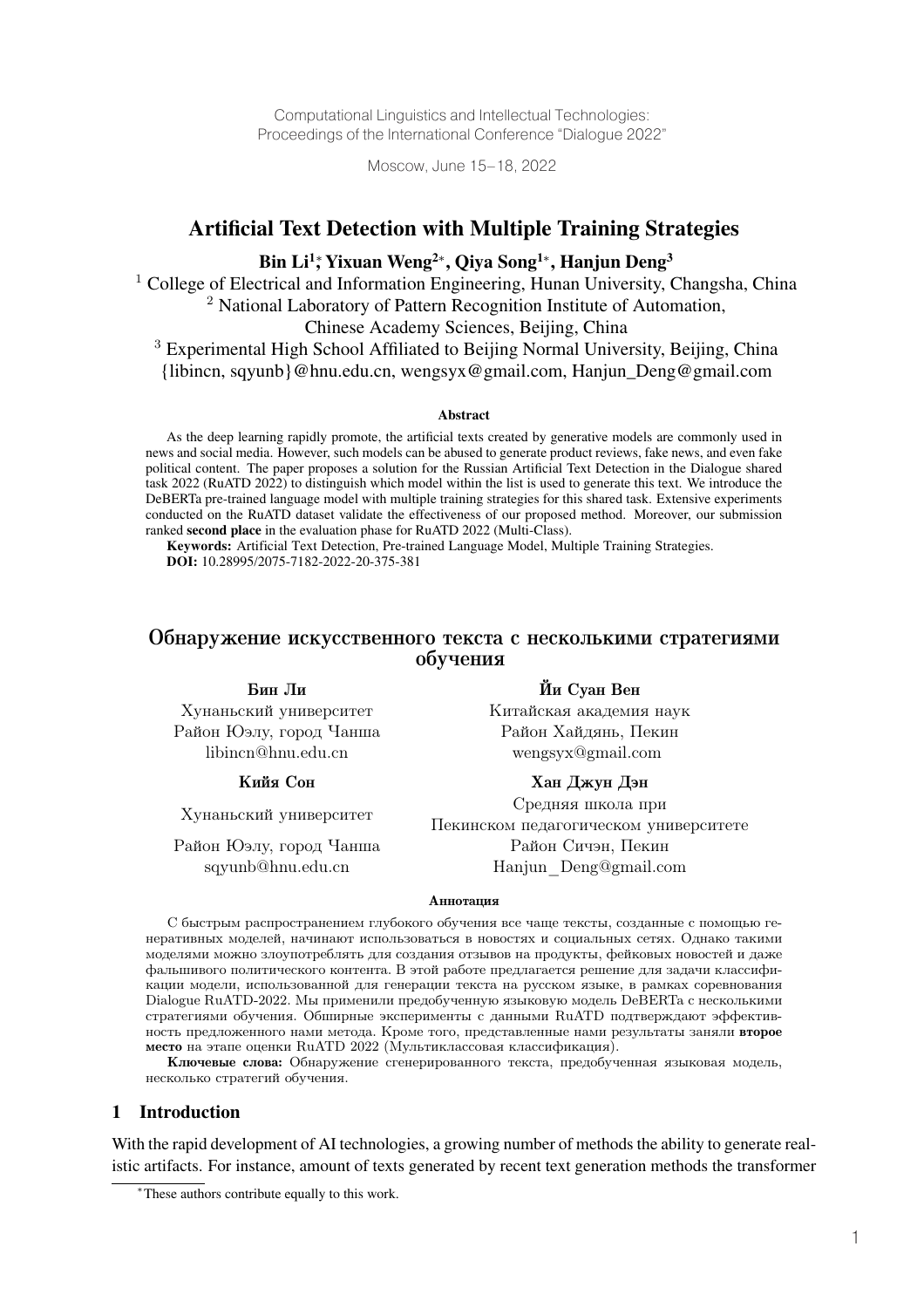encoder-decoder framework are very close to the text written by humans, including lots of security issues (de Rosa and Papa, 2021; Topal et al., 2021). Extensive Transformer-based text generation models, such as Bert-stytle (Devlin et al., 2018a), GPT-stytle (Radford et al., 2019), have achieved excellent results on a large number of NLP tasks. (Keskar et al., 2019) proposed the conditional transformer language model (CTRL) with 1.63 billion parameters to control the text generation. The model is trained with different codes that control task-specific behavior, entities, specify style and content. (Zellers et al., 2019) introduced a controllable text generation model named Grover, which can overwrite propaganda papers. For example, given a headline "Discovering the link between vaccines and autism," Grover could generate a description article for this title. Humans rated this generated text as more trustworthy than human-written text. However, the success of natural language generation has drawn dual-use concerns. On the one hand, applications such as summary generation and machine translation are positive. On the other hand, related techniques may also enable adversaries to generate neural fake news, targeted propaganda and even fake political content. Therefore, several researchers have made many attempts to develop artificial text detectors (Jawahar et al., 2020). (Solaiman et al., 2019) used the pre-trained language model RoBERTa for the downstream text detection task and achieved the best performance in recognizing web pages generated by the GPT-2 model. (Kushnareva et al., 2021) proposed a novel method based on Topological Data Analysis (TDA). The interpretable topological features that can be derived from the attention map of any transformer-based language model are introduced for the task of artificial text detection. (Shamardina et al., 2022) originated two tracks on the RuATD 2022 Dialogue Shared task to solve the problem of automatic recognition of generated texts. In this paper, we adopt De-BERTa method with multiple training strategies for the Russian artificial text detection in the Dialogue shared task 2022 (Multi-Class). More details about our system are introduced in the following sections.

## 2 Main Method

This section will elaborate on the main method for the Russian artificial text detection dialogue shared task, where we adopt the pre-trained model with multiple training strategies, such as adversarial training, child tuning, and intrust loss function.



Figure 1: The model architecture of the submitted system.

## 2.1 Overview of Pre-trained Model

It is noted that the pre-trained model has a solid ability to differentiate the results generated by different models (Qiu et al., 2020; Naseem et al., 2021), we resort to the state-of-the-art (SOTA) pre-trained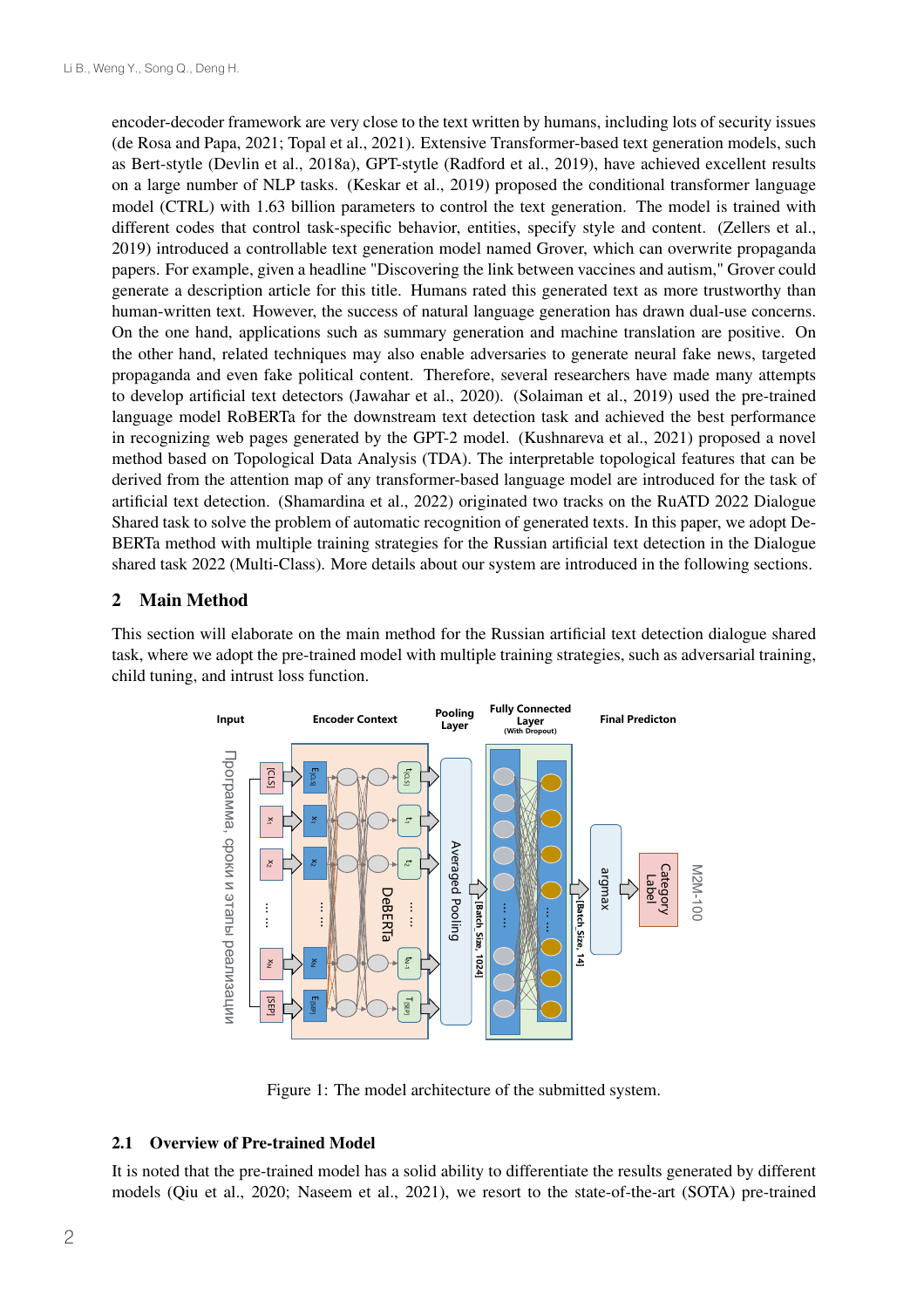language model for better prediction. As shown in Figure 1, we present the main model architecture for the shared task. Specifically, we adopt the DeBERTa family, i.e., mDeBERTa (He et al., 2020) and DeBERTa (He et al., 2021a), for the category classification. The pooling and fully connected layers are at the top of the pre-trained language model for leveraging global semantics. Finally, the argmax is performed after the 14 categories classification to obtain the final results.

## 2.2 Multiple Training Strategies

#### 2.2.1 Adversarial Training

The common method in adversarial training is the Fast Gradient Method (Nesterov, 2013; Dong et al., 2018). The idea of FGM is straightforward. Increasing the loss is to increase the gradient so that we can take

$$
\Delta x = \epsilon \nabla_x L(x, y; \theta) \tag{1}
$$

where x represents the input, y represents the label,  $\theta$  is the model parameter,  $L(x, y; \theta)$  is the loss of a single sample,  $\Delta x$  is the anti-disturbance.

Of course, to prevent  $\Delta x$  from being too large, it is usually necessary to standardize  $\nabla_x L(x, y; \theta)$ . The more common way is

$$
\Delta x = \epsilon \frac{\nabla_x L(x, y; \theta)}{\|\nabla_x L(x, y; \theta)\|}
$$
\n(2)

#### 2.2.2 Child-tuning Training

The efficient Child-tuning (Xu et al., 2021) method is used to fine-tuning the backbone model in our method, where the parameters of the Child network are updated with the gradients mask. For this shared task, the task-independent algorithm is used for child-tuning. When fine-tuning, the gradient masks are obtained by Bernoulli Distribution (Chen and Liu, 1997) sampling from in each step of iterative update, which is equivalent to randomly dividing a part of the network parameters when updating. The equation of the above steps is shown as follows

$$
w_{t+1} = w_t - \eta \frac{\partial \mathcal{L}(w_t)}{\partial w_t} \odot B_t
$$
  
\n
$$
B_t \sim \text{Bernoulli}(p_F)
$$
 (3)

where the notation ⊙ represents the dot production,  $p_F$  is the partial network parameter.

#### 2.2.3 Ensemble Method

Once obtaining the pre-trained model, we need to maximize the advantages of each model. So, we use ensemble each model with the Bagging Algorithm (Skurichina and Duin, 2002) via voting on the predicted results of the trained models. The Bagging algorithm is used during the prediction, where this method can effectively reduce the variance of the final prediction by bridging the prediction bias of different models, enhancing the overall generalization ability of the system.

## 3 Experiment

We will introduce the RuATD dataset, evaluation indicators, implementation details and method description.

## 3.1 RuATD

However, some people may use these models with malicious intent to generate false news, automatic product reviews, and false political content. RuATD 2022 proposes a new task, which requires judging whether a sentence is generated by the model (binary classification) or even which model it is generated by (multi-class classification). More task details can be found in the website<sup>1</sup>.

<sup>1</sup> https://www.kaggle.com/c/ruatd-2022-multi-task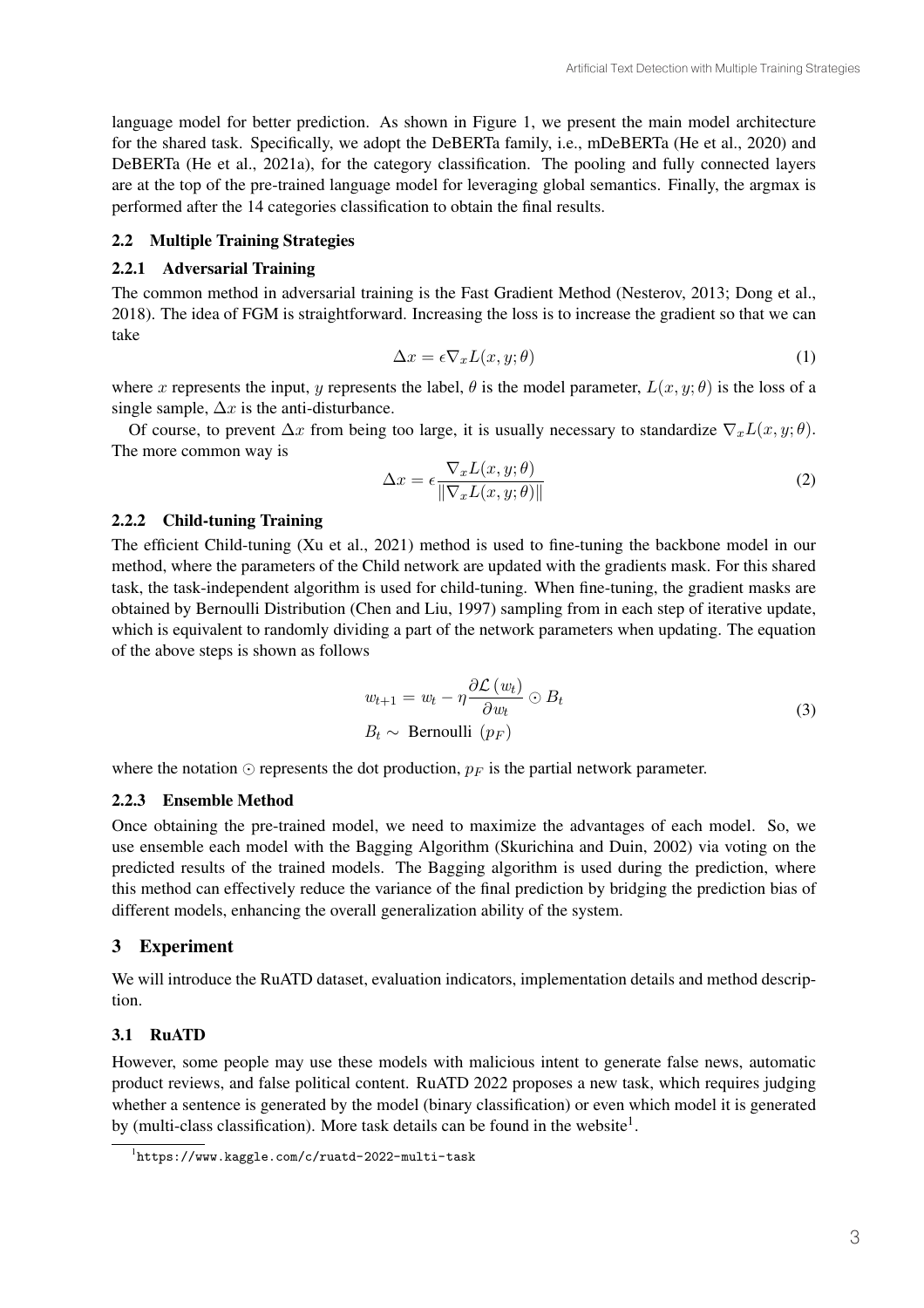| Model                   | <b>FGM</b>    |       | ChildTune In-trust loss   Backbone |       |
|-------------------------|---------------|-------|------------------------------------|-------|
| DeBERTa-large           | $\vert$ 61.27 | 61.23 | 61.54                              | 61.42 |
| mDeBERTa-base   $61.89$ |               | 61.68 | 62.21                              | 62.06 |

Table 1: The experimental results of the text detection.

| Methods                 | Accuracy |  |
|-------------------------|----------|--|
| Random sample           | 19.927   |  |
| Tf-idf                  | 44.280   |  |
| <b>BERT</b> fine-tuning | 59.813   |  |
| Ours                    | 64.731   |  |

Table 2: Comparison with baselines in official test set.

#### 3.2 Evaluation

In the multi-classification task, accuracy is used as the evaluation index. The task requires the model to judge whether a sample is written by humans or generated by other generation models.

$$
Acc = \big(\frac{Right}{All}\big)
$$

#### 3.3 Baseline Introduction

Tf-idf: With the help of sklearn(Pedregosa et al., 2018), the organizers connect TF-IDF, SVD, standardscaler and logistic regression in turn for training.

**BERT Fine-tuning:** BERT(Devlin et al., 2018b) is a model designed for natural language understanding task. It uses MLM pre-training method and has strong semantic feature understanding ability.The organizer added a 14 category linear layer after the output layer of BERT-base, and Cross-Entropy loss is used to fit.

#### 3.4 Implementation Details

We train the model using the Pytorch <sup>2</sup> (Paszke et al., 2019) on the NVIDIA RTX3090 GPU and use the hugging-face<sup>3</sup> (Wolf et al., 2020) framework. For all uninitialized layers, We set the dimension of all the hidden layers in the model as 1024. The AdamW(Loshchilov and Hutter, 2018) optimizer which is a fixed version of Adam (Kingma and Ba, 2014) with weight decay, and set  $\beta_1$  to 0.9,  $\beta_2$  to 0.99 for the optimizer. We set the learning rate to  $1e - 5$  with the warm-up (He et al., 2016). The batch size is 32. We set the maximum length of 280, and delete the excess. Linear decay of learning rate and gradient clipping is set to  $1e - 4$ . Dropout (Srivastava et al., 2014) of 0.1 is applied to prevent over-fitting. All experiments select the best parameters in the valid set. Finally, we report the score of the best model (valid set) in the test set.

We use the mDeBERTa-base (He et al., 2021c; He et al., 2021b) as our pretrained model, and fine-tune the model  $4$ . The mDeBERTa<sup>5</sup> model comes with 12 layers and a hidden size of 768. And it was trained with the CC100 (Conneau et al., 2020) multilingual data.

## 4 Case Study

We counted and analyzed the mispredicted samples, and the distribution of error types is shown in Figures 2. We chose the top 100 samples with the most significant difference from the ground truth as the analysis

 $^2$ https://pytorch.org

 $^3$ https://github.com/huggingface/transformers

<sup>4</sup> You can reproduce the baseline code from here https://github.com/dialogue-evaluation/RuATD/blob/main/ Baseline.ipynb

 $^5$ microsoft/mdeberta-v $3$ -base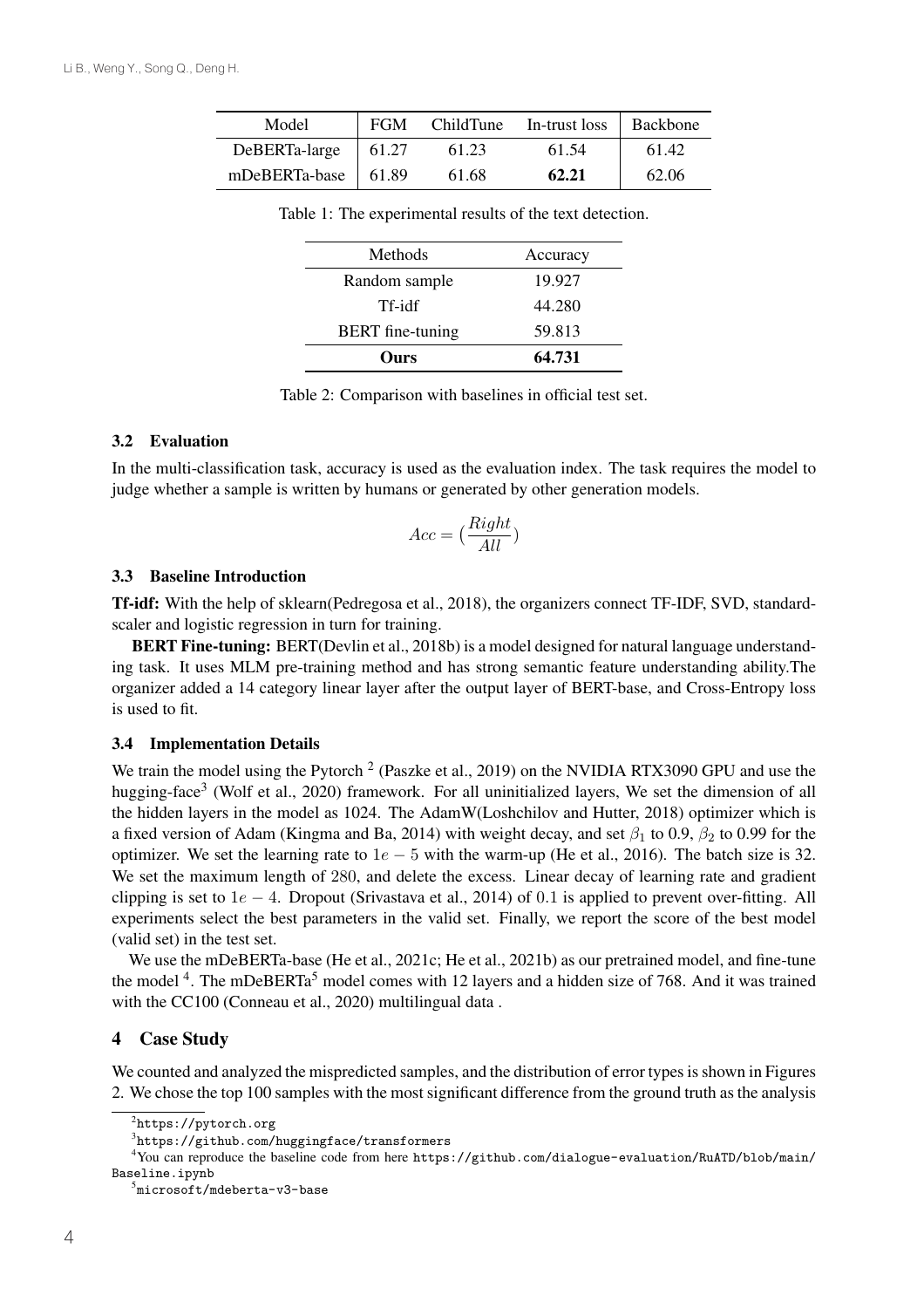

Figure 2: Case study in the shared task.

object. As we can see from Figure 2, the most mispredicted type in the classification task was "Human", with 44%, followed by "M2M-100" with 13%, etc, the "ruT5-Large" obtains the least error with 0.2%. Further conclusions can be that sorting from high to low actually shows the capability performance of the model. The higher the error rate, the better the performance of the model, and the effects like M2M/GPT3 are better. Then the bigger the model, the harder the target is to distinguish.

#### 5 Result and Discussion

As shown in Table 1, we implement the DeBERTa-large and mDeBERTa-large with multiple training strategies. It can be further concluded that the in trust loss method with the pre-trained model can achieve the best results in artificial text detection. It may be the reason that the model is trained through In-trust training. can be more robust. Moreover, we found that the mDeBERTa outperforms the original version, which indicates that the multi-lingual can provide differentiated knowledge for this text detection. Table 2 also presents the comparison between ours and baselines, where our method outperforms the BERT baseline by 2.397 in accuracy score on the official test set.

## 6 Conclusion

This paper illustrates our contributions for Russian Artificial Text Detection Dialogue Shared task (Multi Class). We use the DeBERTa pre-trained language model with multiple traning strategies to distinguish which model from the list was used to generate this text. In the evaluation phase, our submission achieves second place.

# References

- Sean X Chen and Jun S Liu. 1997. Statistical applications of the poisson-binomial and conditional bernoulli distributions. *Statistica Sinica*, P 875–892.
- Alexis Conneau, Kartikay Khandelwal, Naman Goyal, Vishrav Chaudhary, Guillaume Wenzek, Francisco Guzmán, Edouard Grave, Myle Ott, Luke Zettlemoyer, and Veselin Stoyanov. 2020. Unsupervised cross-lingual representation learning at scale. // *Proceedings of the 58th Annual Meeting of the Association for Computational Linguistics*, P 8440–8451, Online, July. Association for Computational Linguistics.
- Gustavo H de Rosa and Joao P Papa. 2021. A survey on text generation using generative adversarial networks. *Pattern Recognition*, 119:108098.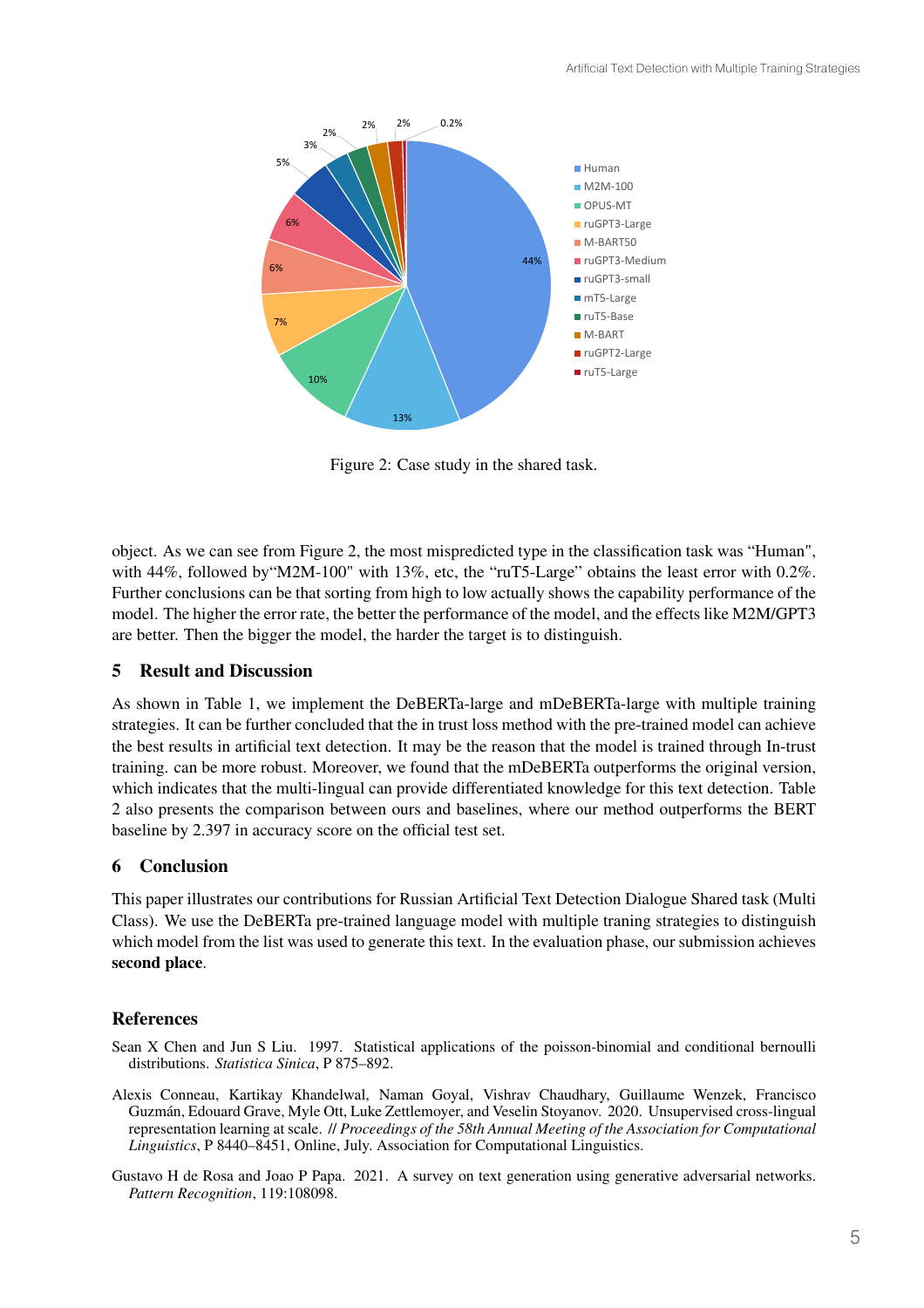- Jacob Devlin, Ming-Wei Chang, Kenton Lee, and Kristina Toutanova. 2018a. Bert: Pre-training of deep bidirectional transformers for language understanding. *arXiv preprint arXiv:1810.04805*.
- Jacob Devlin, Ming-Wei Chang, Kenton Lee, and Kristina Toutanova. 2018b. Bert: Pre-training of deep bidirectional transformers for language understanding. *arXiv preprint arXiv:1810.04805*.
- Yinpeng Dong, Fangzhou Liao, Tianyu Pang, Hang Su, Jun Zhu, Xiaolin Hu, and Jianguo Li. 2018. Boosting adversarial attacks with momentum. // *Proceedings of the IEEE conference on computer vision and pattern recognition*, P 9185–9193.
- Kaiming He, Xiangyu Zhang, Shaoqing Ren, and Jian Sun. 2016. Deep residual learning for image recognition. // *2016 IEEE Conference on Computer Vision and Pattern Recognition (CVPR)*, P 770–778.
- Pengcheng He, Xiaodong Liu, Jianfeng Gao, and Weizhu Chen. 2020. Deberta: Decoding-enhanced bert with disentangled attention. *arXiv preprint arXiv:2006.03654*.
- Pengcheng He, Jianfeng Gao, and Weizhu Chen. 2021a. Debertav3: Improving deberta using electra-style pretraining with gradient-disentangled embedding sharing. *arXiv preprint arXiv:2111.09543*.
- Pengcheng He, Jianfeng Gao, and Weizhu Chen. 2021b. Debertav3: Improving deberta using electra-style pretraining with gradient-disentangled embedding sharing.
- Pengcheng He, Xiaodong Liu, Jianfeng Gao, and Weizhu Chen. 2021c. Deberta: Decoding-enhanced bert with disentangled attention. // *International Conference on Learning Representations*.
- Ganesh Jawahar, Muhammad Abdul-Mageed, and Laks VS Lakshmanan. 2020. Automatic detection of machine generated text: A critical survey. *arXiv preprint arXiv:2011.01314*.
- Nitish Shirish Keskar, Bryan McCann, Lav R Varshney, Caiming Xiong, and Richard Socher. 2019. Ctrl: A conditional transformer language model for controllable generation. *arXiv preprint arXiv:1909.05858*.
- Diederik P. Kingma and Jimmy Ba. 2014. Adam: A method for stochastic optimization. *arXiv: Learning*.
- Laida Kushnareva, Daniil Cherniavskii, Vladislav Mikhailov, Ekaterina Artemova, Serguei Barannikov, Alexander Bernstein, Irina Piontkovskaya, Dmitri Piontkovski, and Evgeny Burnaev. 2021. Artificial text detection via examining the topology of attention maps. *arXiv preprint arXiv:2109.04825*.
- Ilya Loshchilov and Frank Hutter. 2018. Decoupled weight decay regularization. // *International Conference on Learning Representations*.
- Usman Naseem, Imran Razzak, Shah Khalid Khan, and Mukesh Prasad. 2021. A comprehensive survey on word representation models: From classical to state-of-the-art word representation language models. *Transactions on Asian and Low-Resource Language Information Processing*, 20(5):1–35.
- Yu Nesterov. 2013. Gradient methods for minimizing composite functions. *Mathematical programming*, 140(1):125–161.
- Adam Paszke, Sam Gross, Francisco Massa, Adam Lerer, James Bradbury, Gregory Chanan, Trevor Killeen, Zeming Lin, Natalia Gimelshein, Luca Antiga, Alban Desmaison, Andreas Kopf, Edward Yang, Zachary DeVito, Martin Raison, Alykhan Tejani, Sasank Chilamkurthy, Benoit Steiner, Lu Fang, Junjie Bai, and Soumith Chintala. 2019. Pytorch: An imperative style, high-performance deep learning library. // H. Wallach, H. Larochelle, A. Beygelzimer, F. d'Alché-Buc, E. Fox, and R. Garnett, *Advances in Neural Information Processing Systems*, volume 32. Curran Associates, Inc.
- Fabian Pedregosa, Gaël Varoquaux, Alexandre Gramfort, Vincent Michel, Bertrand Thirion, Olivier Grisel, Mathieu Blondel, Andreas Müller, Joel Nothman, Gilles Louppe, Peter Prettenhofer, Ron Weiss, Vincent Dubourg, Jake Vanderplas, Alexandre Passos, David Cournapeau, Matthieu Brucher, Matthieu Perrot, and Édouard Duchesnay. 2018. Scikit-learn: Machine learning in python.
- Xipeng Qiu, Tianxiang Sun, Yige Xu, Yunfan Shao, Ning Dai, and Xuanjing Huang. 2020. Pre-trained models for natural language processing: A survey. *Science China Technological Sciences*, 63(10):1872–1897.
- Alec Radford, Jeffrey Wu, Rewon Child, David Luan, Dario Amodei, Ilya Sutskever, et al. 2019. Language models are unsupervised multitask learners. *OpenAI blog*, 1(8):9.